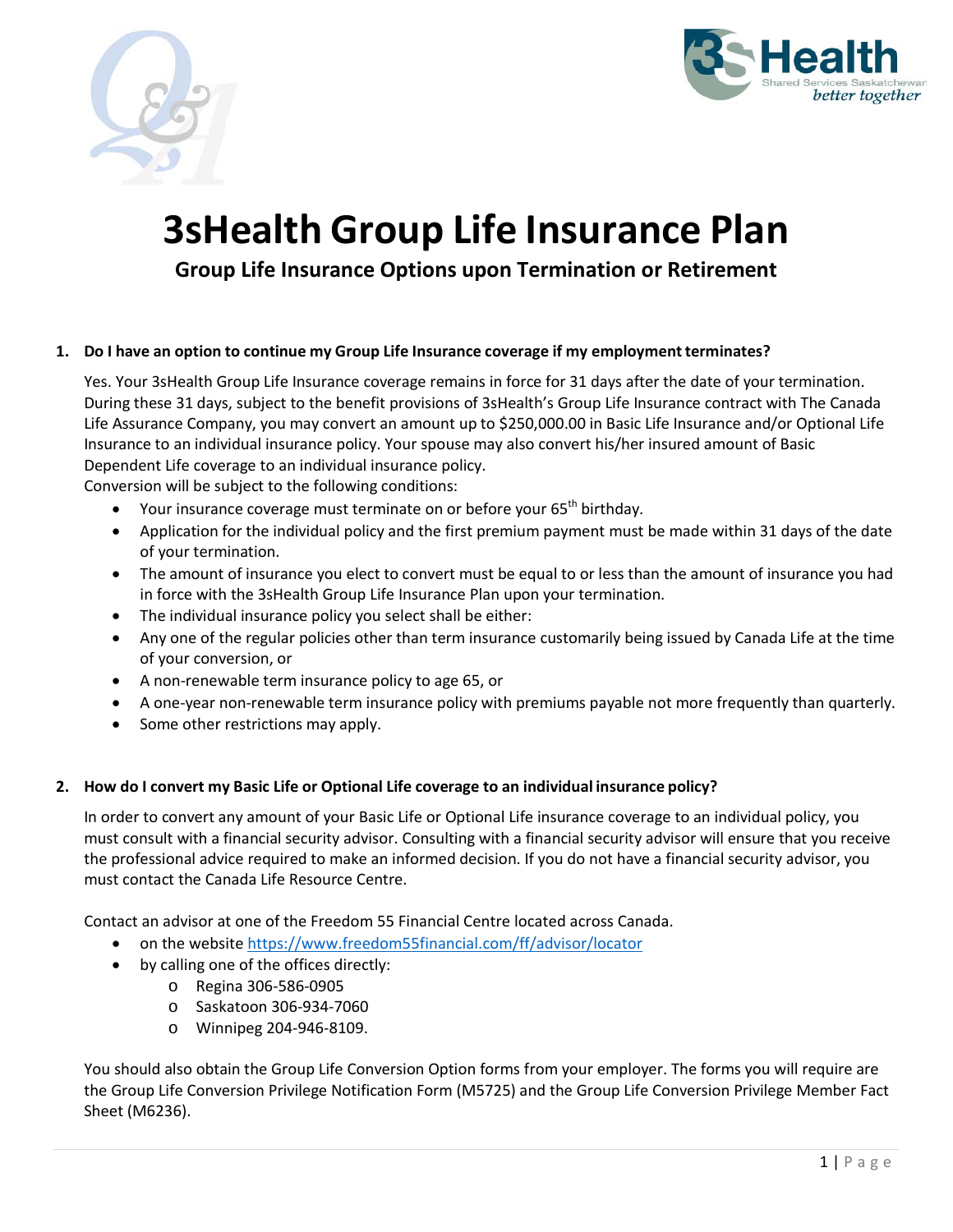



#### **3. Do I have an option to continue my Group Life Insurance coverage if I take early retirement (prior to age 65)?**

Yes. If you take an early retirement, you have the option to continue your Group Life Insurance coverage to age 65 if you meet one of the following conditions:

- You are age 55 or older and have worked for your employer continuously for at least 10 years.
- You are age 55 or older and have been a member of the 3sHealth Group Life Insurance Plan continuously for at least 10 years. (*Continuously* means that you have not had a break in Plan membership of more than six months).
- You are a member of the Saskatchewan Healthcare Employees' Pension Plan (SHEPP) and are entitled to an immediate unreduced pension on the basis that your age, when added to your credited service, equals 80 or more.
- You are a member of the Public Service Superannuation Plan or the Regina Civic Plan and are entitled to an immediate unreduced pension.

The amount of insurance you elect to continue must be equal to or less than the amount of insurance you had in force with the 3sHealth Group Life Insurance Plan upon your retirement. Premiums for your Group Life Insurance will be deducted directly from your bank account.

If you elect to continue your Group Life Insurance coverage, you may choose to cancel or reduce your coverage at any time. Please note that once you cancel your coverage you will not be eligible to re-enroll.

# **4. How do I apply to continue my Group Life Insurance coverage upon early retirement?**

In order to apply to continue your Group Life Insurance coverage upon early retirement you must complete the 3sHealth Employee Group Life Retirement Options Form. You may obtain a 3sHealth Employee Group Life Retirement Options Form from your employer or 3sHealth will forward the Group Life Retirement Options Form to you along with a letter once we have received a retirement notification from your employer.

# **5. What if I take early retirement (prior to age 65) and decide not to continue my Group Life Insurance coverage?**

If you decide not to continue your coverage you may be eligible to receive a \$5,000 Retired Plan Member Life Insurance Benefit, payable to your beneficiary upon your death. To be eligible to receive a Retired Plan Member Life Insurance Benefit, you must meet one of the conditions outlined in question 3 above. A Retired Plan Member Life Insurance Benefit is provided to you at no cost. No premiums are payable at any time.

If you retire early and choose to continue your coverage until age 65, you will not be eligible for a Retired Plan Member Life Insurance Benefit until the end of your early retirement coverage, or age 65, whichever is earlier.

# **6. Do I have an option to continue my Group Life Insurance coverage if I retire at age 65?**

If you are age 65 when you retire, and have worked for your employer for at least ten consecutive years, you are eligible to receive a \$5,000 Retired Plan Member Life Insurance Benefit, payable to your beneficiary upon your death. There are no other Group Life Insurance options available through the 3sHealth Group Life Insurance Plan once you have reached age 65 and have retired.

A Retired Plan Member Life Insurance Benefit is provided to you at no cost. No premiums are payable at any time.